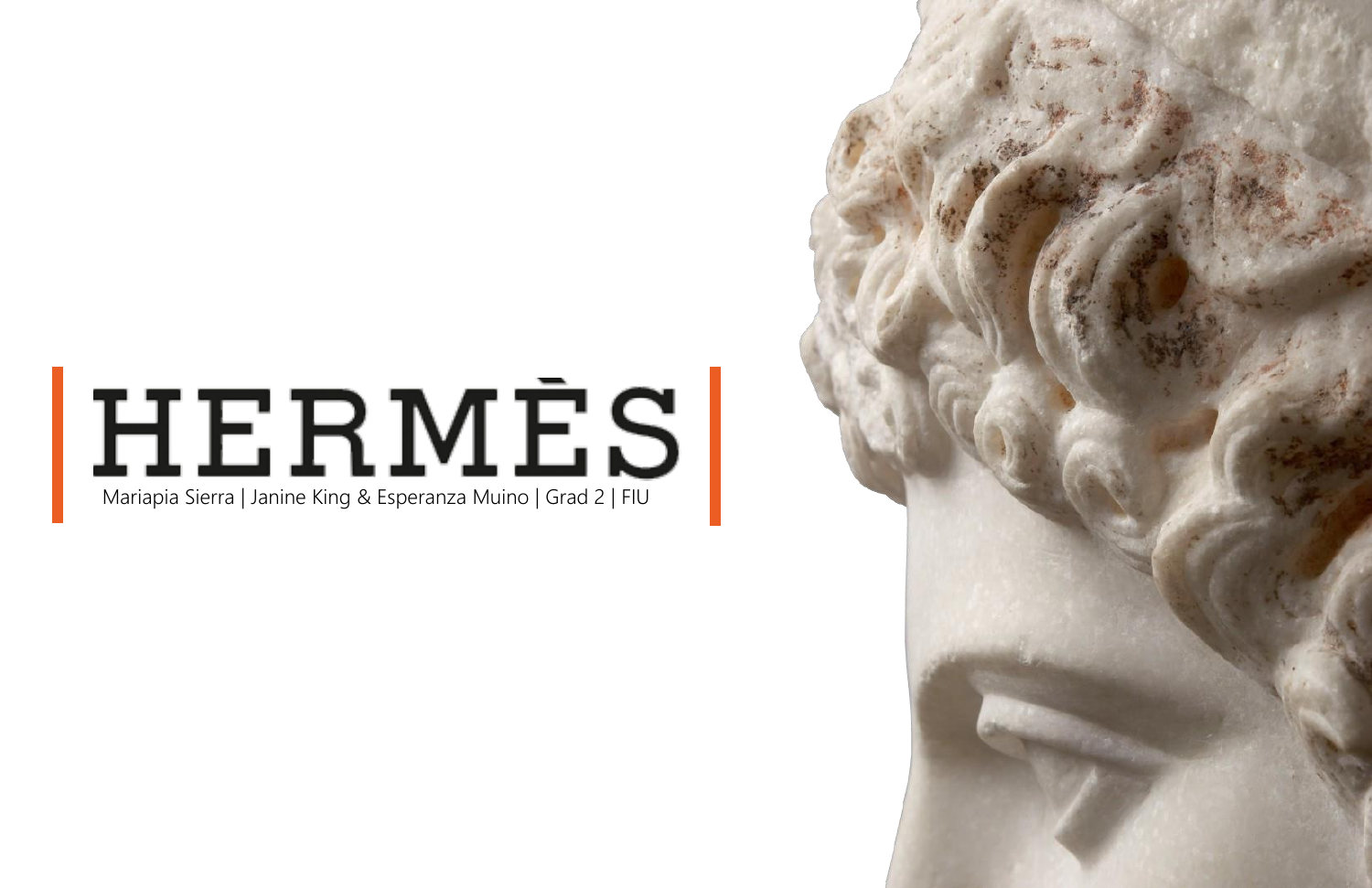

Hermès is a French high fashion luxury house steeped in history and tradition that celebrates craftmanship. Family-owned for six generations, the label is a symbol of class worldwide.

Since the beginning of the company, the name was associated with only the *elite* and upper class Europeans, and later on became the favorite brand for the royalty.

Hermès is more than just an orange box.

Hermès is exclusivity, a statement of natural elegance.

Hermès is fashion fit for the Gods and worn by the bourgeoisie.

### WHO ARE THEY?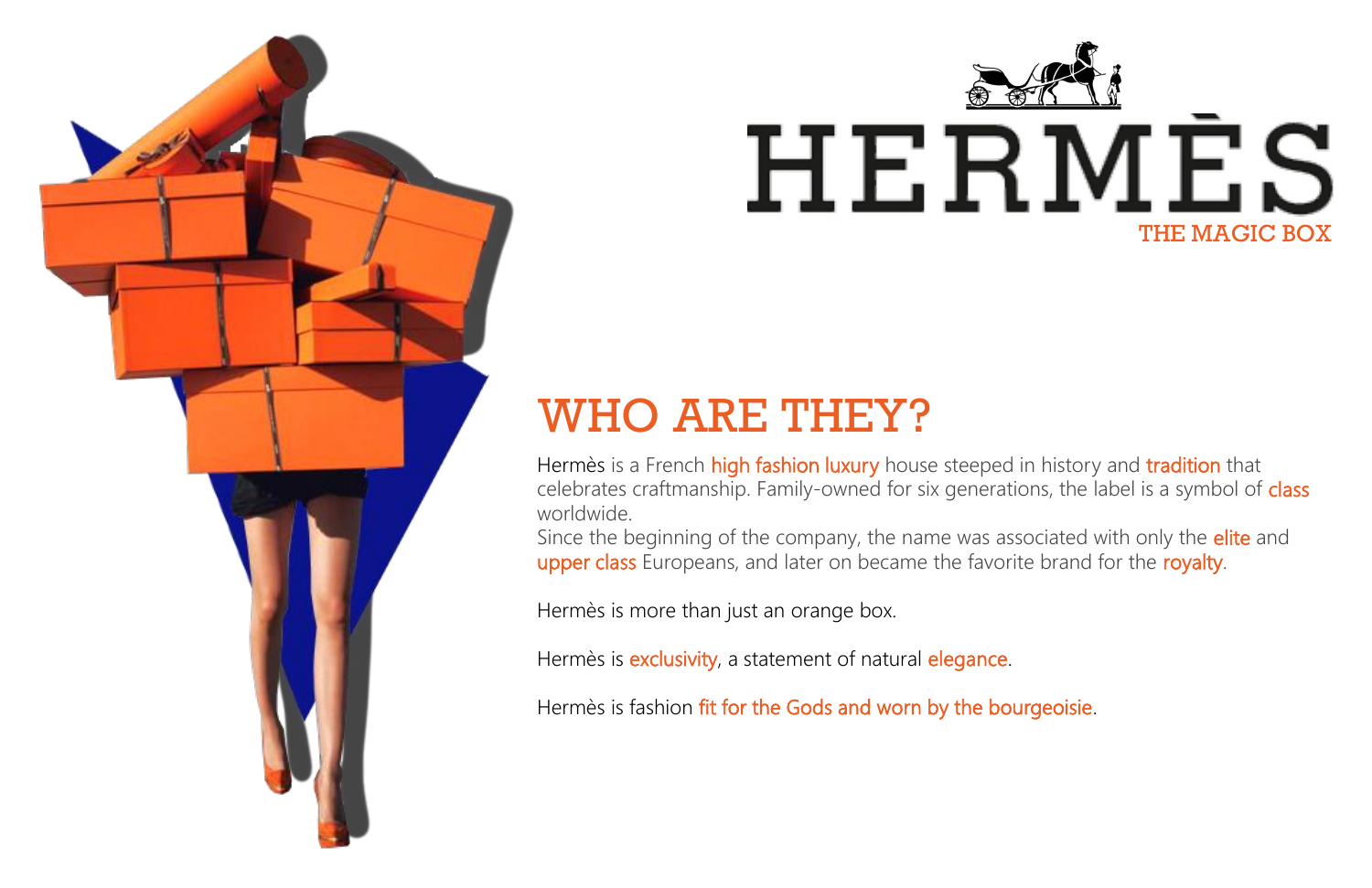## HISTORY

Thierry Hermès first established a<br>harness workshop in the Grands<br>evards quarter of Paris, dedicated harness workshop in the Grands Boulevards quarter of Paris, dedicated to serving European noblemen.

1880

Hermès's son, Charles-Emile, took over management and moved the shop to 24 rue du Faubourg Saint-Honore", and started selling his products retail. The high quality wrought harnesses and<br>bridles crafted by Hermès gain recognit<br>Winning several awards including the Fil bridles crafted by Hermès gain recognition. Winning several awards including the First Class Medal of the Exposition in Paris.

Launch of one of their<br>most recognizable orig<br>goods, the Kelly Bag. most recognizable original goods, the Kelly Bag.



1918

1922

Hermès introduce the first leather golf jacket with a zipper, crafted for the Prince of Wales. The zipper became known as the "Hermès fastener".

First leather handbags are introduced together with first women's couture apparel collection.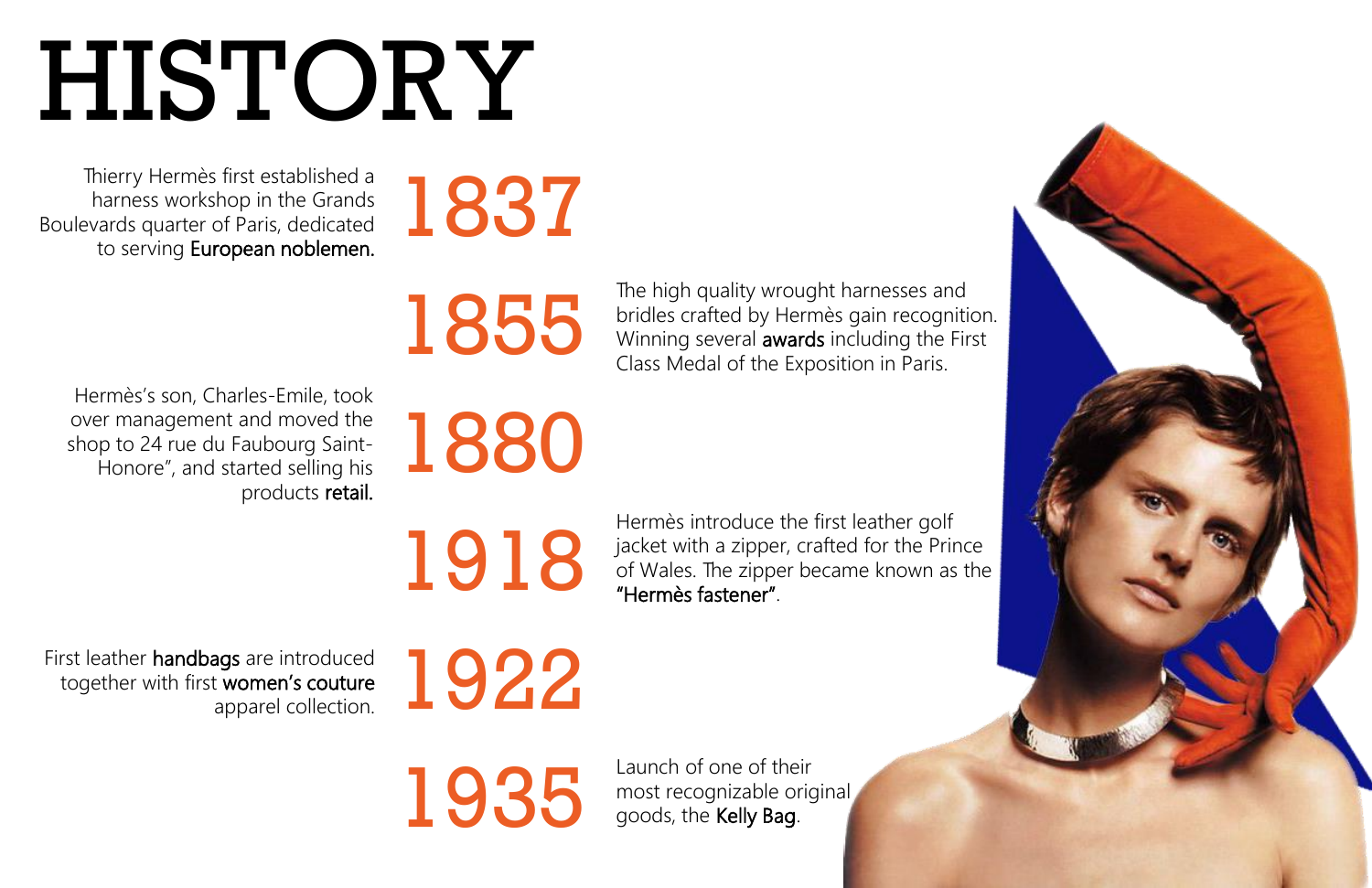1937

1950



Painter Alfred de Dreux created the logo, a Duc carriage with a horse, and they create the iconic orange box.

1994

FUN FACTS Hermès sells one silk scarf every  $20$  seconds. The Birkin Bag has the longest waiting list, reported to be around  $\bigcirc$  years. There are around  $300$  exclusive Hermès stores around the globe. Hermès makes around 5 billion Euros per year.

Axel Dumas, is named CEO of the company and remains in position today.

2012

Hermès receives the packaging Oscar for its folding orange boxes.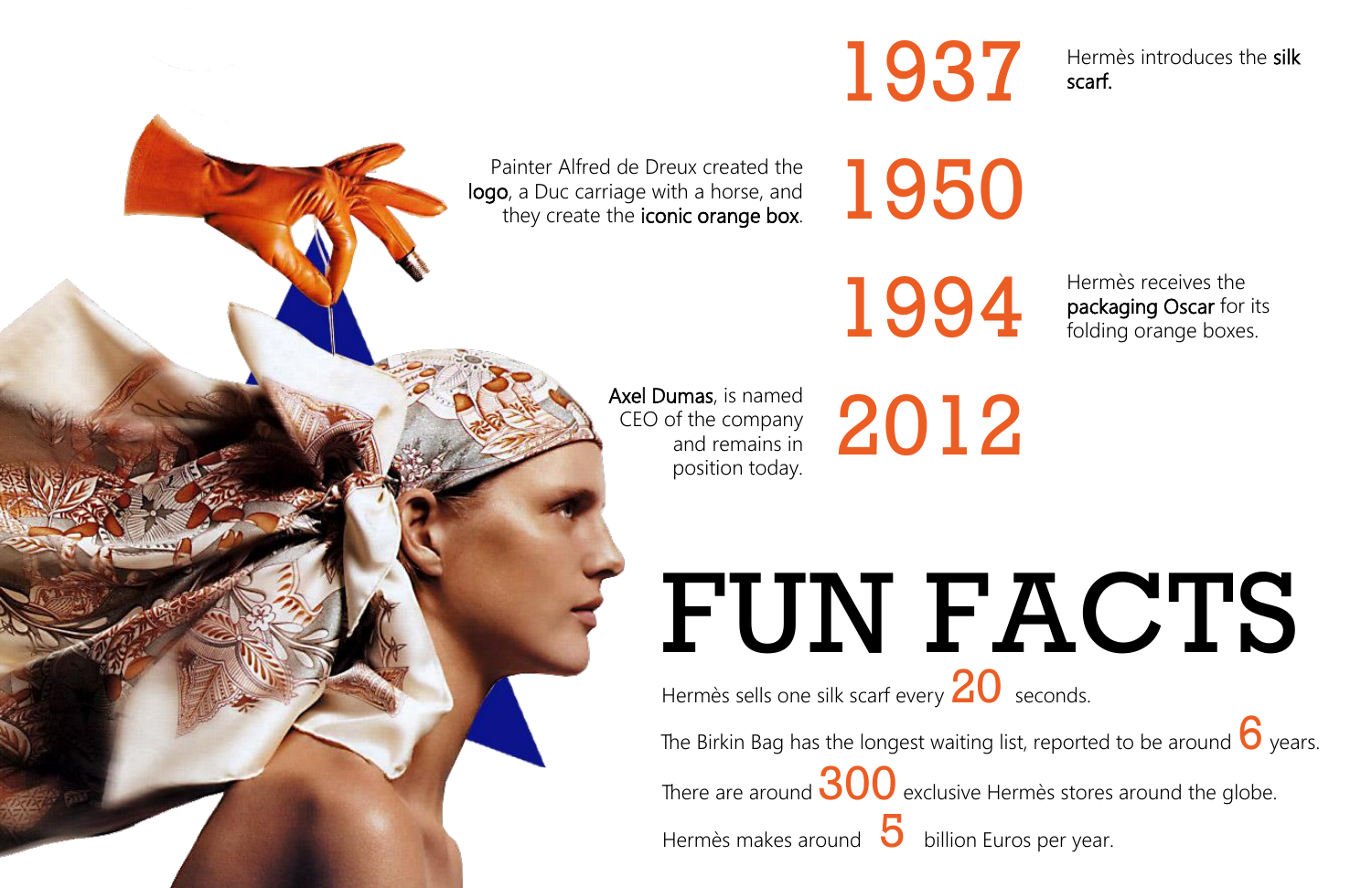## VALUES

### THE PLANET

Hermès endeavors to exalt, in twenty or so métiers, the most beautiful materials offered by nature. Their artisans' skillful hands respect leather, silk, fabric, wood, crystal and precious metals. To preserve, optimize, revalue and draw… Their duty is to achieve the sustainable use of these resources.

### WOMEN AND MEN

### THE COMMUNITIES

Hermès owns 41 of its 52 manufactures in France and more than 300 stores around the world. Their proximity with suppliers, partners and territories is cultivated in the field. To fertilize, mesh, renovate and be committed… Their role, as an environment-friendly company, is to build sustainable ties.



Hermès employs 13,500 men and women, including 4,500 craftspeople, who form the first métier of the house. This land of hand changes and hires nonstop. To train, pass on, develop, ensure well-being, health and solidarity… Their ambition is to stimulate the personal growth of everyone involved.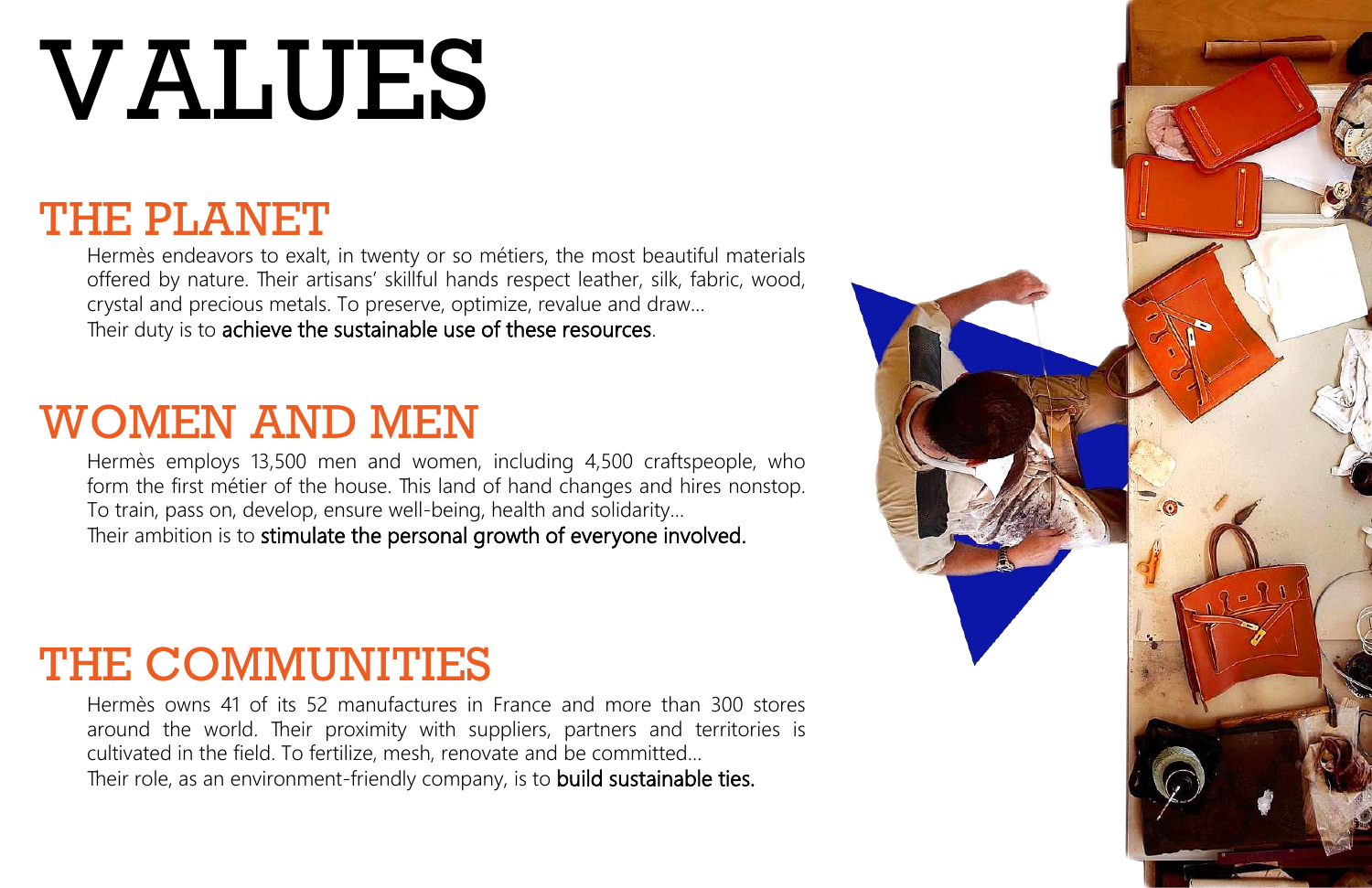## "OUR GESTURE DEFINES US"

Fondation d'entreprise Hermès



The Foundation main goal is to support people seeking to learn, perfect, transmit and explore the creative gestures that shape current and future live.

It also promotes biodiversity and solidarity by keeping up organisations in these areas all around the world.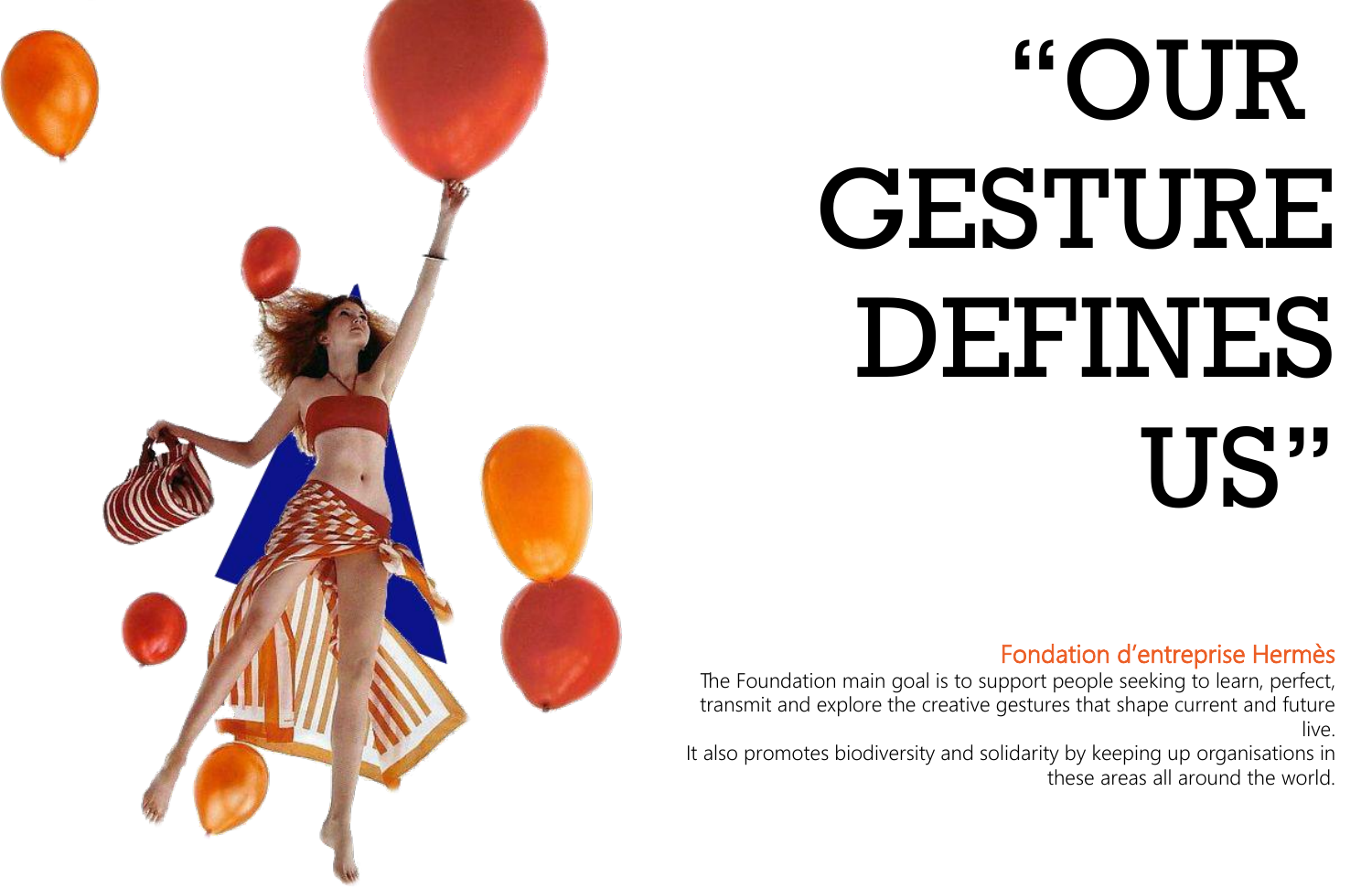## MANAGEMENT

### Executive Chairmen

### Executive Committee

Axel Dumas Chief Executive Chairman

Florian Craen Executive Vice President Sales and distribution

Charlotte David Executive Vice President Communication

Pierre-Alexis Dumas Artistic Executive Vice President

Guillaume de Seynes Executive Vice President Manufacturing Division Equity Investments

### Oliver Fournier

Executive Vice President In charge of Governance and Organizational Development

Wilfried Guerrand Executive Vice President in charge of Digital Projects & E-commerce

Eric du Halouet Executive Vice President Finance



Henri-Louis Bauer Emile Hermès SARL Executive Chairman representative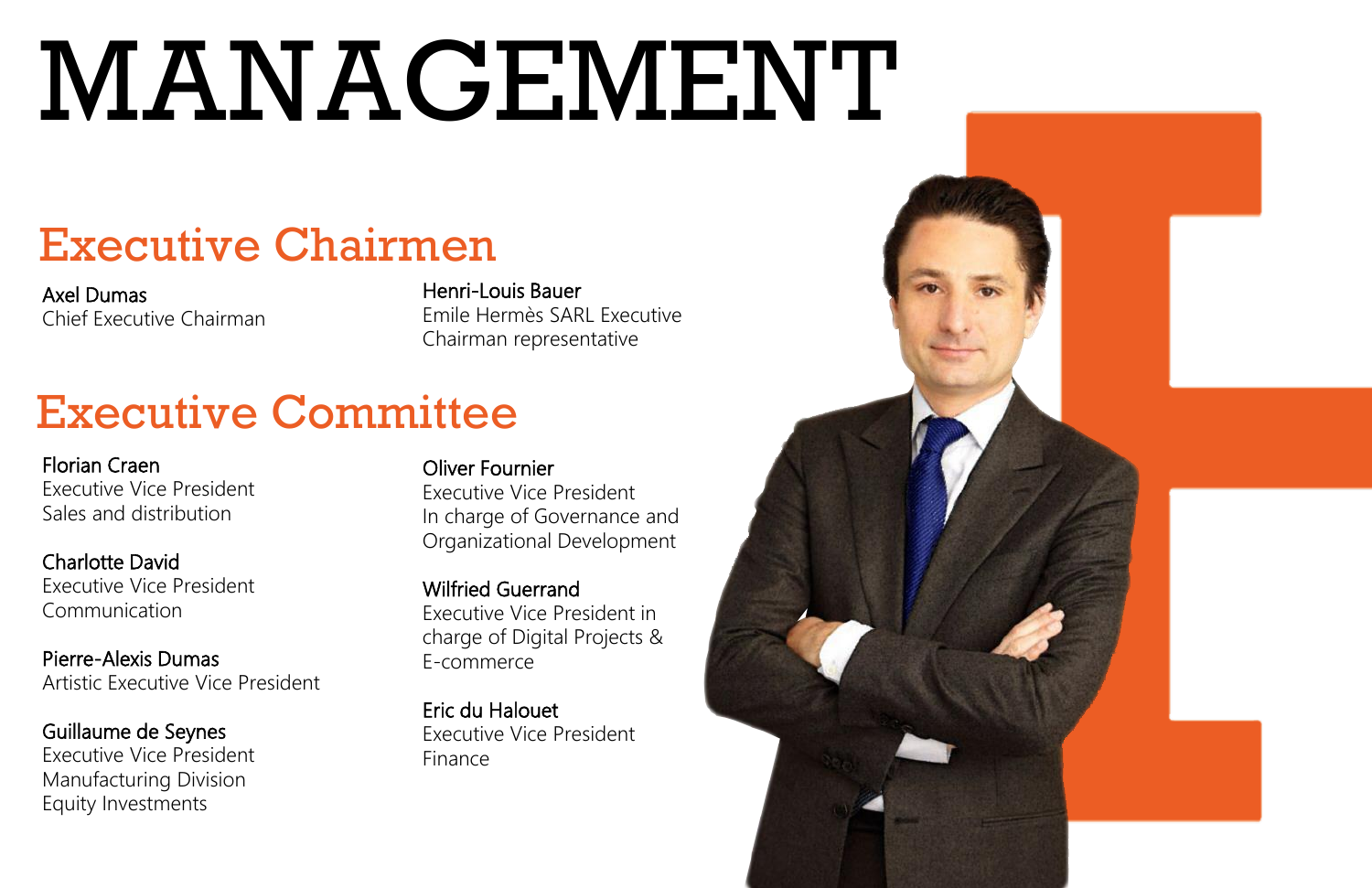

## DESIGN GUIDELINES

Preference for sustainable materials celebrate nature and their beliefs as a company.

Allow natural light as a representation of the connection between the gods and the brand.

Use of color orange that represents the brand and add an accent color for contrast.

Keep a traditional design and add the sense of modernity and innovation that represent the brand.

Since they believe in the community, create spaces that allow for workers to gather together and grow not only as an individual, but also as a team.